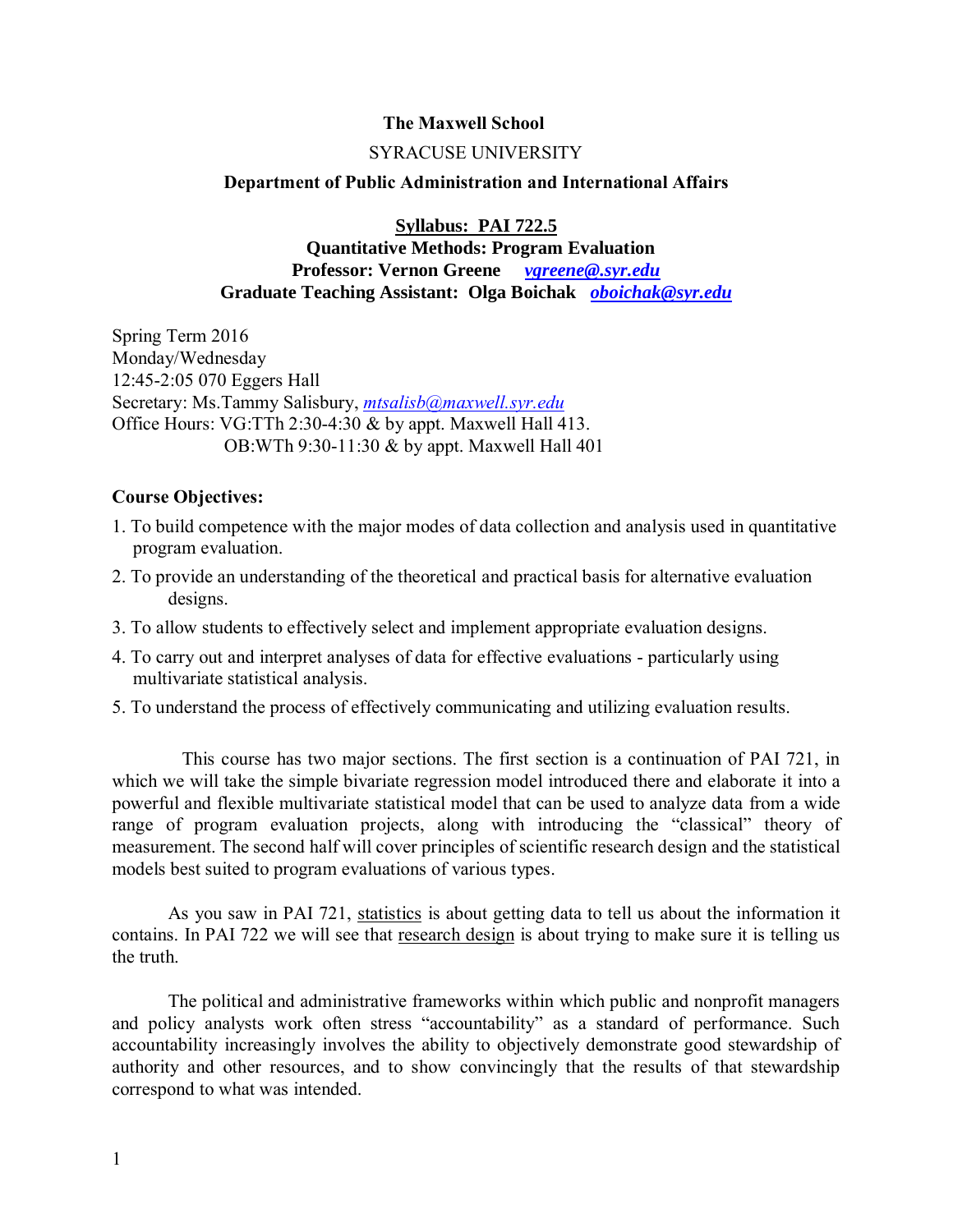One aspect of accountability concerns itself with the "evaluation" of programs, which themselves can be thought of as packages of human, organizational and financial resources that are committed to specific goals and purposes. The core questions posed by program evaluation are: 1) To what extent, if any, did the program achieve its aims? and, 2) Can you convincingly demonstrate this to an objective (or even skeptical) observer? These two questions are the focus of program evaluation research, which is the main subject of this course. This might all seem simple enough, but often it isn't.

Increasingly, program evaluations are required by funders and superiors to be "evidence based," by which is usually meant that effects must be clearly and objectively demonstrable (in part, usually meaning things are measured quantitatively), and it must be shown convincingly that it was the program itself that produced these effects, and not other possible causes. This will perhaps sound familiar, as it is the basic principle of any observational scientific research.

Assessing the performance of a program involves at a minimum the following basic steps:

- Identifying accurately and clearly the intended aims of the program and stating them in measurable terms. This may include both questions about the fidelity of the structure and process through which the program was implemented to what was intended (often called *formative evaluation*) and the measured extent to which the program actually produces the intended changes in target criteria (often called *summative or quantitative evaluation* or sometimes *impact analysis*). We will concentrate on summative/impact analysis in this course. Qualitative approaches (such as formative evaluation) can't be covered in any depth—there is just not time to do full justice to them both, and increasingly it is summative evaluations that are required.
- Deciding and justifying just what specific observations and measurements shall be taken to count as valid evidence regarding program performance (this is the *measurement* process).
- Collecting and analyzing this evidence in such a manner that convincing conclusions may be drawn with regard to program performance (this is the *research design and data analysis* process).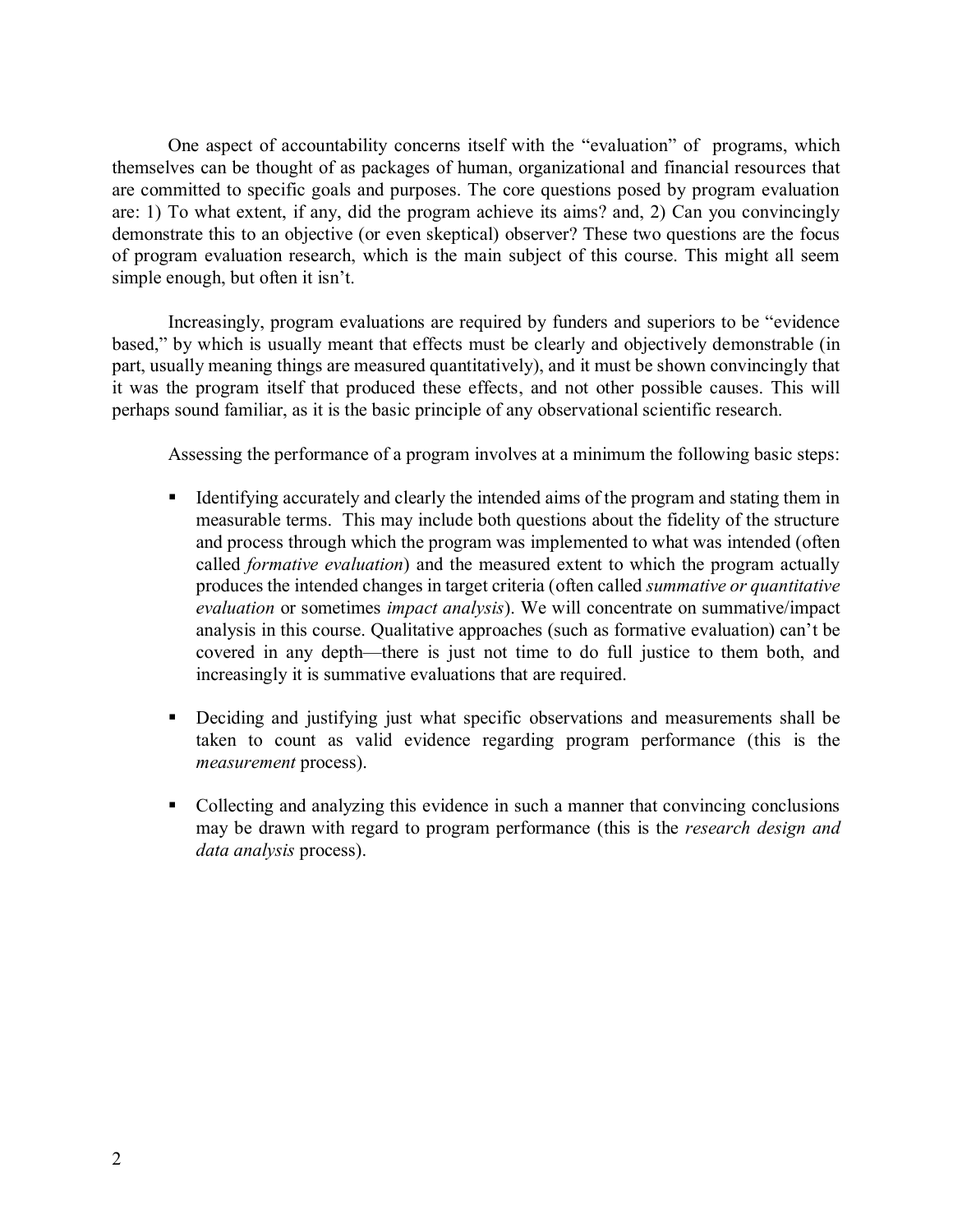### **How we will proceed:**

As mentioned, the course will cover two main topic areas; one technical and the other more conceptual. These are: 1) Multiple Regression Analysis and Classical Measurement Theory, and 2) Principles and Applications of Research Design.

First, because summative/quantitative program evaluation is a relatively technical field, we will need to take some time to build up or review our math and statistical knowledge . We will first review some basic math that will be useful later----mainly linear, polynomial, exponential and logarithmic operations and equations, and their derivatives. Then we will take up the statistical technique called **multiple regression analysis** and its many variants that are the principal or "workhorse" statistical methods for quantitative data analysis in most professional program evaluations. We will spend several weeks on a review of this statistical method (which was introduced in PAI 721), and then in developing it much further so that it becomes a very flexible and powerful tool for analyzing program performance data.

Then we will turn to the technical problems of measurement as they present themselves in program evaluation research, and we will consider such concepts as *reliability* and *validity* of measurement, and make use of some of the technical apparatus of measurement theory (here we will draw on linear correlation analysis from PAI 721) and the technique of Factor Analysis.

Consider that if you are evaluating an EPA program intended to reduce acid rain pollution of Adirondack lakes, results might appear to be relatively simple to assess—comparing acidification levels before and after the program is implemented, for example—though there are pitfalls even here. But if the program you are evaluating is intended to improve self-image among troubled adolescents in a Chicago school district, or to facilitate acculturation among recent immigrants, or to assess the impact of budgeting reform on bureaucratic performance, then your measurement and design problems will be more complex and challenging.

Armed with these statistical tools and concepts, we will then consider the logic and problems of *research design*. At the heart of this is being able to demonstrate convincingly that measured differences in outcomes are indeed being caused by the program being evaluated, and not by something else. Thus Research Design refers to systematic procedures for gathering data that contribute to confidence that any measured effects are unequivocally caused by the program, and not by other factors. Studies that have this feature are said to have high *internal validity*. As we will see, each research design type has a corresponding regression model that is used to analyze data gathered using that design---it is this feature that ties things together in doing program evaluation impact analysis.

If you work hard in this course, you should emerge with training sufficient to undertake a basic but technically competent evaluation study of your own, and to be a more knowledgeable consumer of more sophisticated work by professional researchers. You will also lay the foundation for your own more advanced training.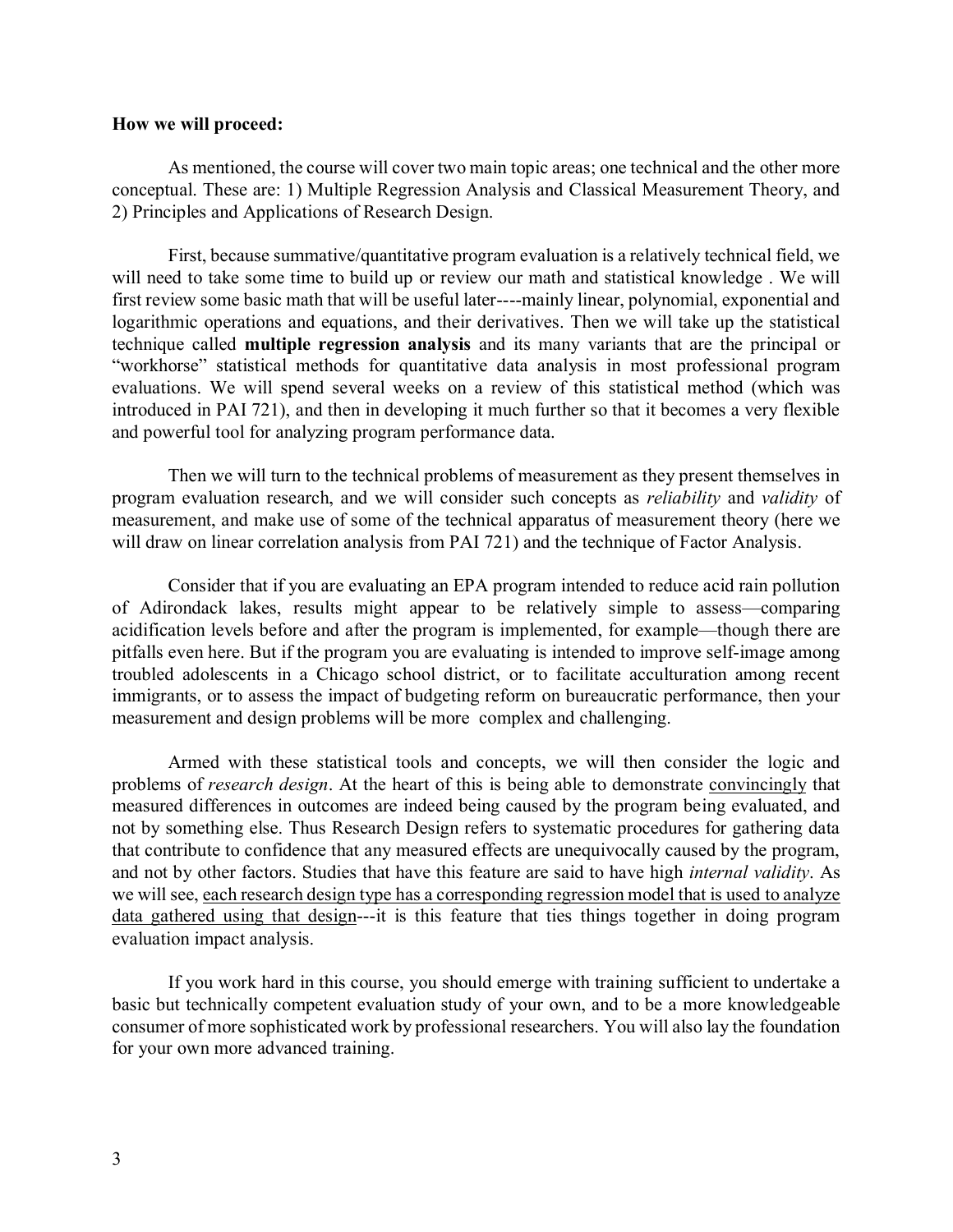# **COURSE PREREQUISITES:**

This course is open only to students who have successfully completed PAI 721, or have passed the statistics waiver exam offered by the PAIA department.

*Please Note: I assume/hope you are generally already familiar with SPSS (v.2x) from PAI 721, and in particular its bivariate linear regression and correlation procedures and output. Use of SPSS in computer homework assignments in PAI 722 is extensive and required. Homework may only be submitted with prescribed SPSS output. Personal copies of the program are available at the bookstore or from ICT for a reasonable price. Or you can use the program in Maxwell MPA/IR computer bays without charge. For those needing extra help, Olga and I will be glad to work with you during office hours or by appointment where necessary. But let's get started early if you need assistance. I might add that SPSS is easily the favored program on public managerial desktops, so experience with it looks good on your resume. STATA is also an excellent package,more often used by those doing policy analysis, but we will not use it in this course. Their capabilities are the same regarding procedures we will use.*

## *SPSS Statistical Resources:*

*Below is a link to an internet site containing basic information on using SPSS. This is an older version of SPSS but content also applies to the current version. We will not use the syntax editor.*

*[http://facweb.furman.edu/~lpace/SPSS\\_Tutorials/](http://facweb.furman.edu/~lpace/SPSS_Tutorials/)*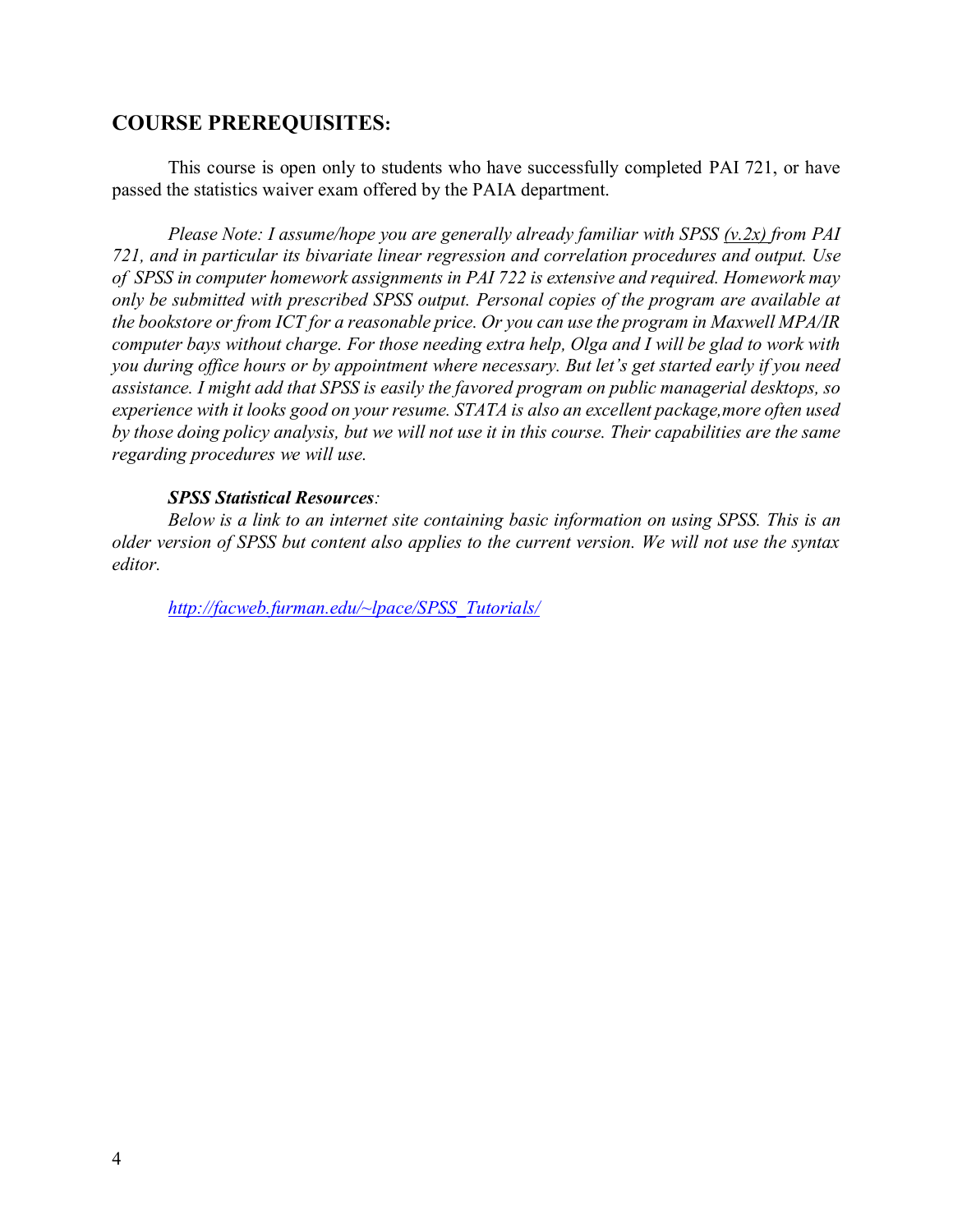## **COURSE REQUIREMENTS:**

I ask that you read carefully all assigned materials and exercises *in advance* of related lectures and discussions in class*.* The material in this course is challenging enough for most that you do not want to fall behind. The course is cumulative, so that falling behind at any point affects not only your grasp of the material at that time but of subsequent material as well. So please keep up, do not miss classes, don't get discouraged, and if you are still confused after taking your best shot at something, ask questions and come *right away* to office hours, or make an appointment there are no dumb questions in this class—(*OK, there are maybe just a few)*. The material can be challenging in places, but you will get it if you keep trying and seek help when needed. Just be sure to really try on your own first—this makes any outside help much more useful to you.

Your grade will reflect your performance on four key components:

1**) Two 75-minute in-class exams, the first one given on March 9 th , and the second on May 2nd** . (They count as **40%** - 20% each in calculating your course grade.) Make up exams may be offered on a discretionary basis, but only for documented medical or personal emergencies, or for matters arising from active duty military service*.* Exams will only be offered at the scheduled time and place. Please make your personal, extracurricular and academic commitments and travel plans accordingly. The second midterm exam is not specifically comprehensive—it is mainly intended to cover later material not covered on the first, but because the material is often cumulative, knowledge of earlier material is necessary to understand later material.

**2) Homework Problem assignments (2 percentage points each, a total of 10%):** You will be given 5 written assignments to be completed outside of class (usually one each week or so). These will mostly be opportunities to apply your skills and knowledge to problems of analysis and interpretation. They usually take the form of writing brief reviews and policy memoranda that involve generating and interpreting SPSS computer output to support your conclusions.

## **3) Evaluation Reviews (10 points each, a total of 20%):**

For the purpose of this assignment, you will be divided into groups and asked to write an evaluation review of a published policy article. This will be done in the second part of the semester and additional instructions will be provided after the Spring break as we get an understanding of what a good research design should look like. There will be two program evaluation assignments in the semester, first one due on **Monday, April 4th**, and the second one due **Wednesday, April 27th** .

## **4) Final Paper (30%):**

Final Paper is a 10-15 page analytical essay on a program evaluation problem that you will complete towards the end of the course. There are three main deadlines in regards thereof: the description of evaluation project topic due **Monday, February 22nd**, the Program Theory Draft due **Monday, March 21st**, and the final paper due **Friday, May 6th** .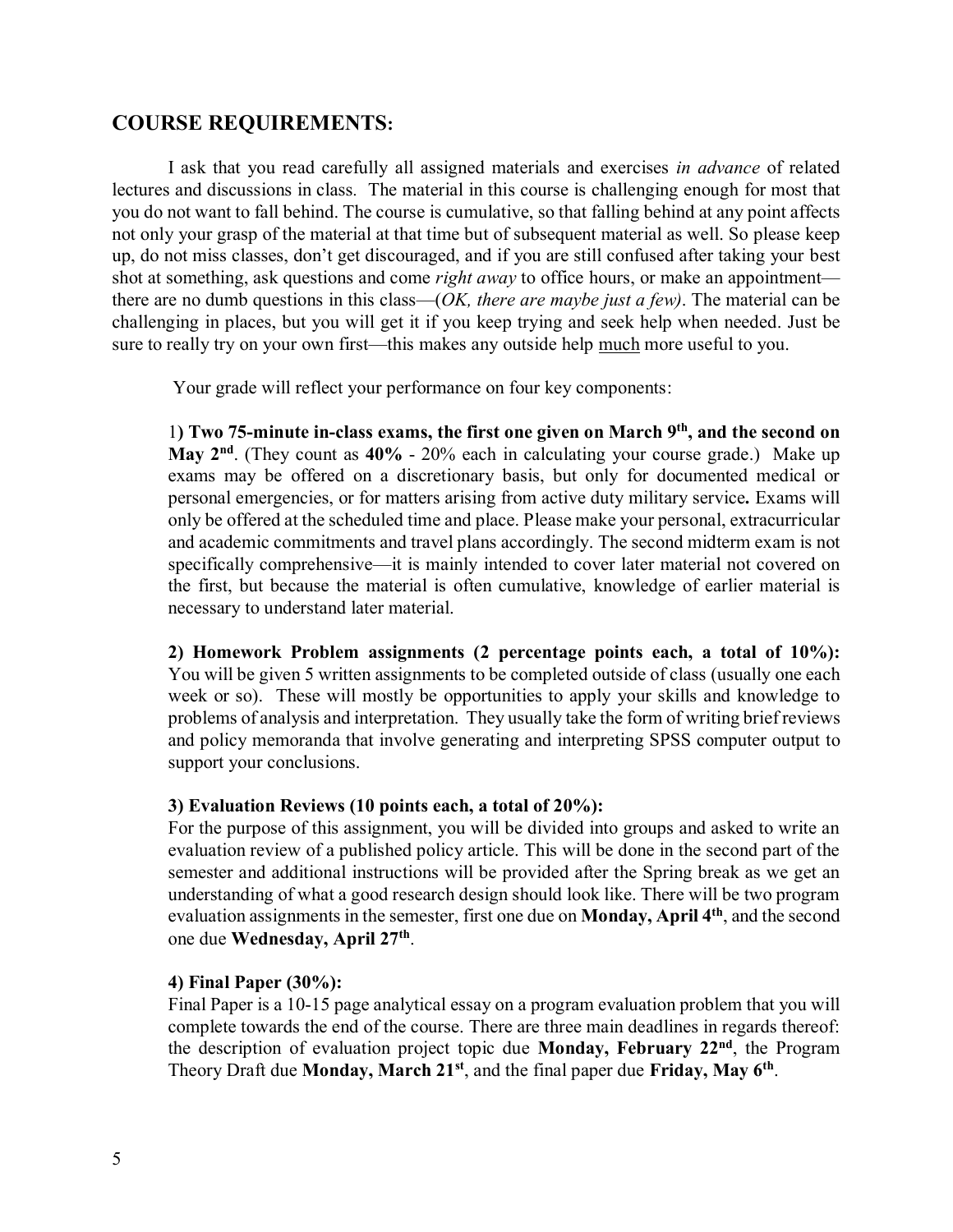With respect to writing assignments generally, late homework will incur a significant penalty (one letter grade equivalent) and beyond 24 hours past due it will not be accepted at all. Please submit your homework online by emailing it as a WORD file attachment to the mailbox [vgreenepai722@maxwell.syr.edu](mailto:vgreenepai722@maxwell.syr.edu) by 10 A.M. on the due date. For the first two weeks, we will timestamp and acknowledge your submissions not later than the following weekday. After that, having made sure everybody can successfully submit assignments, we will notify you only if your assignment was not received. Please note: 1) The file name for your homework must include your name and the date the assignment is due. For example, "jiones 1 27.docx" would be the file name for an assignment from Mr. Jones due on January 27, 2015. And 2) Your homework must include page numbers and a header on *every* page that includes the exactly the same information as the file name. --- this is because in grading homework, we work from a printed version, and sometimes separate pages to facilitate comparisons to be sure we are grading consistently. Anyway, e want to be sure we can get everything reliably reassembled. Sorry about all the scare underlines but I want to be clear.

You may work together on homework problems if you wish, but in writing them up for submission you must work entirely on your own. Suspiciously common wording across submissions will be penalized, and may in egregious cases be considered a violation of the University's Academic Integrity Policy (see below).

**University Academic Integrity Policy:** All class members must abide by the academic rules and regulations established by Syracuse University regarding the ethics of academic work. These require students to "exhibit honesty in all academic endeavors." Cheating in any form is not tolerated, nor is assisting another person to cheat. In this class, the submission of any work by a student is taken as a guarantee that the thoughts and expressions in it are the student's own. Violations of this principle include giving or receiving aid in an exam or homework or where otherwise prohibited, fraud, plagiarism, or any other deceptive act in connection with academic work. Plagiarism is the representation of another's words, ideas, programs, formulae, opinions, or other work products as one's own, either overtly or by failing to attribute them to their true source" (Syracuse University Bulletin 2003-2004: p. 2). See also [\(http://supolicies.syr.edu/ethics/acad\\_integrity.htm\)](http://supolicies.syr.edu/ethics/acad_integrity.htm). It is entirely a student responsibility to understand what plagiarism is and how to correctly reference documents and give proper attribution to other peoples' ideas and arguments. Penalties for violations are usually quite severe, ranging from course failure, to dismissal from the program, to dismissal from the university. While you may discuss homework problems and other assignments freely among yourselves as you choose, you must conduct your final analyses and write up your findings entirely on your own. While there will often be some similarities across answers in this kind of work in any case, suspiciously common wording across authors will be treated as a violation of the University's Academic Integrity Policy by all parties to it. I want a level playing field for everybody in the grading process.

**DISABILITY-RELATED ACCOMMODATIONS:** If you believe that you need accommodations for a disability, please contact the Office of Disability Services (ODS), [http://disabilityservices.syr.edu](http://disabilityservices.syr.edu/) , located in Suite 303 at 804 University Avenue. Call (315) 443-4498 or email odssched@syr.edu for assistance. ODS is responsible for coordinating disability-related accommodations and will issue students documented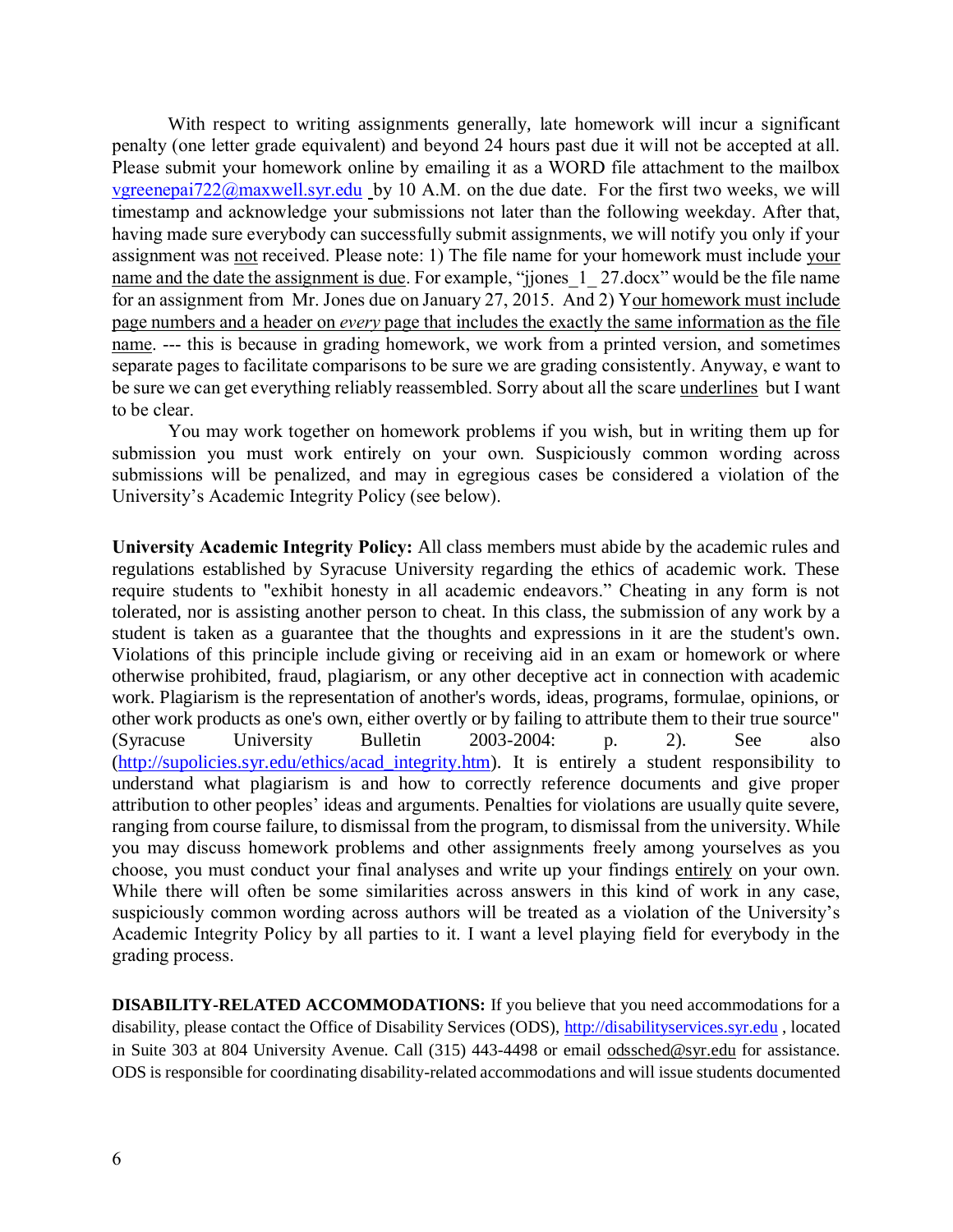disabilities Accommodation Authorization Letters, as appropriate. Since accommodations may require early planning and generally are not provided retroactively, please contact ODS as soon as possible.

**RELIGIOUS OBSERVANCES POLICY:** SU's religious observances policy, found at [http://supolicies.syr.edu/emp\\_ben/religious\\_observance.htm](http://supolicies.syr.edu/emp_ben/religious_observance.htm) , recognizes the diversity of faiths represented among the campus community and protects the rights of students, faculty, and staff to observe religious holy days according to their tradition. Under the policy, students are provided an opportunity to make up any examination, study, or work requirements that may be missed due to a religious observance provided they notify their instructors before the end of the second week of classes. For fall and spring semesters, an online notification process is available through MySlice/Student Services/Enrollment/My Religious Observances from the first day of class until the end of the second week of class. Any student who plans to miss an assignment or exam due to a religious observance and has made the appropriate notifications should see me within the first two weeks of class to make arrangements for making up this missed work.

## **REQUIRED TEXTS: (Available at the Bookstore or from online book sellers)**

Stock, James H. and Mark W. Watson. 2015. Introduction to Econometrics, 3<sup>rd</sup> Edition Updated. Pearson. (Earlier versions are fine, and cheaper--just be sure you read the correct corresponding material). Sometimes the updated  $3<sup>rd</sup>$  edition differs by only a few pages from the original  $3<sup>rd</sup>$  edition for readings.

# Other Requirements:

We will use the University's class folder system. Many course materials, including the official syllabus, are kept online on the Maxwell network at

**G:\MAX-Filer\Collab\PAI 722.5-vgreene-S16** and can be read, printed or downloaded from the Distribution Materials folder there**.** *Be certain that you have access to this folder and please let me know immediately if you do not.* A lot of the official business of the class will be conducted through this folder portal, so please become familiar with it early.

Much official course communication, including assignments, modifications of assignments, responses to questions, and so on will occur by email directed to your Maxwell or SU mailbox (meaning in the maxwell.syr.edu or syr.edu domains). I can only accept correspondence and assignments that originate in this domain and class related email will only be sent to mailboxes in these domains! (So, eg, no Gmail etc).

It is a course requirement, and a good idea anyway, that you: a) check your university email at least daily when classes are in session and; b) make sure your mailbox is not full. A good idea also is to create a specific mail subfolder in your Outlook account for this course and park communications from me (and others) there for easy reference. For example, I sometimes get email queries from students about specific issues and problems they are encountering, and when the questions are of general interest I distribute my reply (sometimes including attachments) to the entire class (without revealing who asked the question). You should always read these and save them if you find them relevant.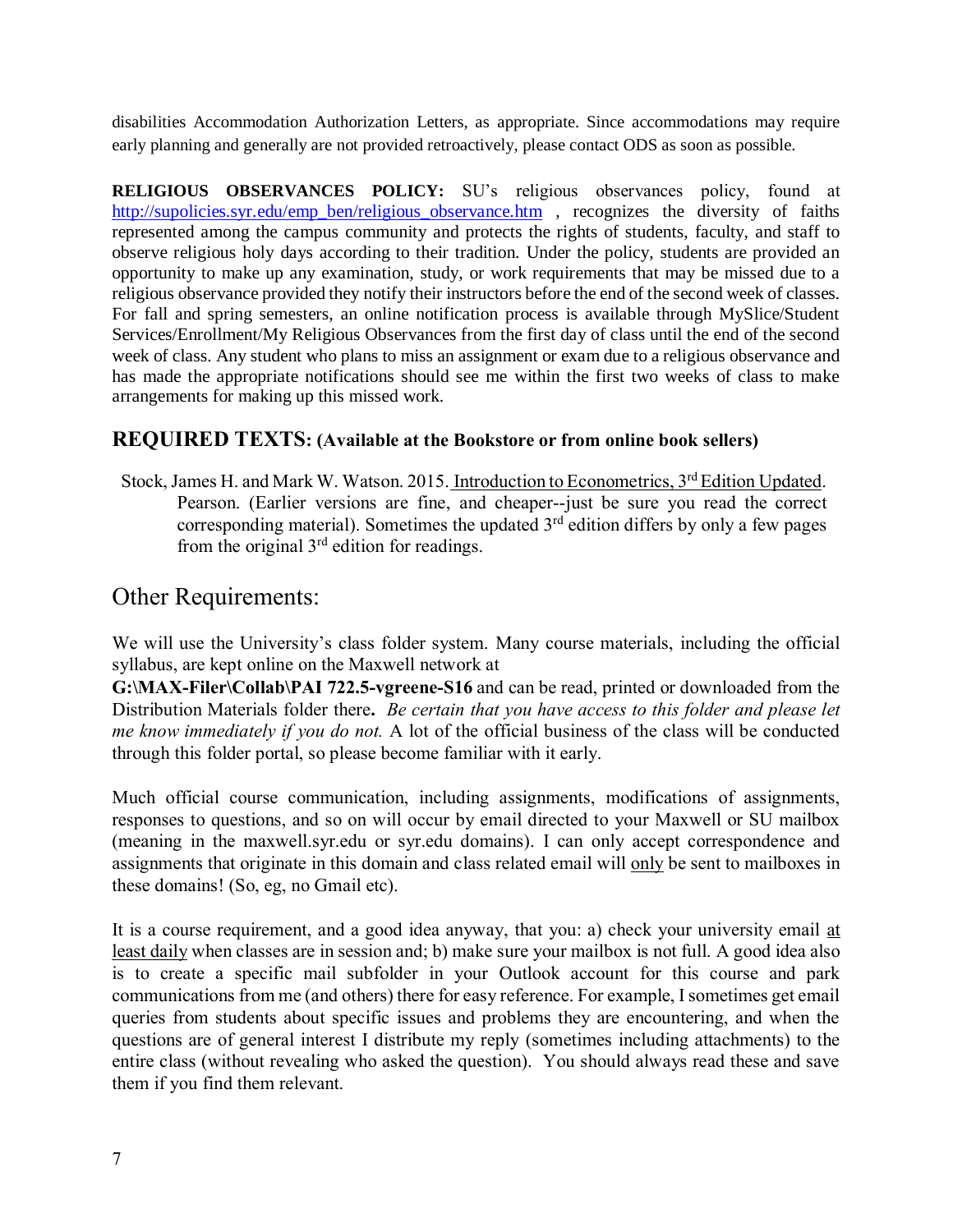Students who need a review of the material covered in PAI 721 should consult their 721 text and read chapters  $1 - 3$  in Stock and Watson.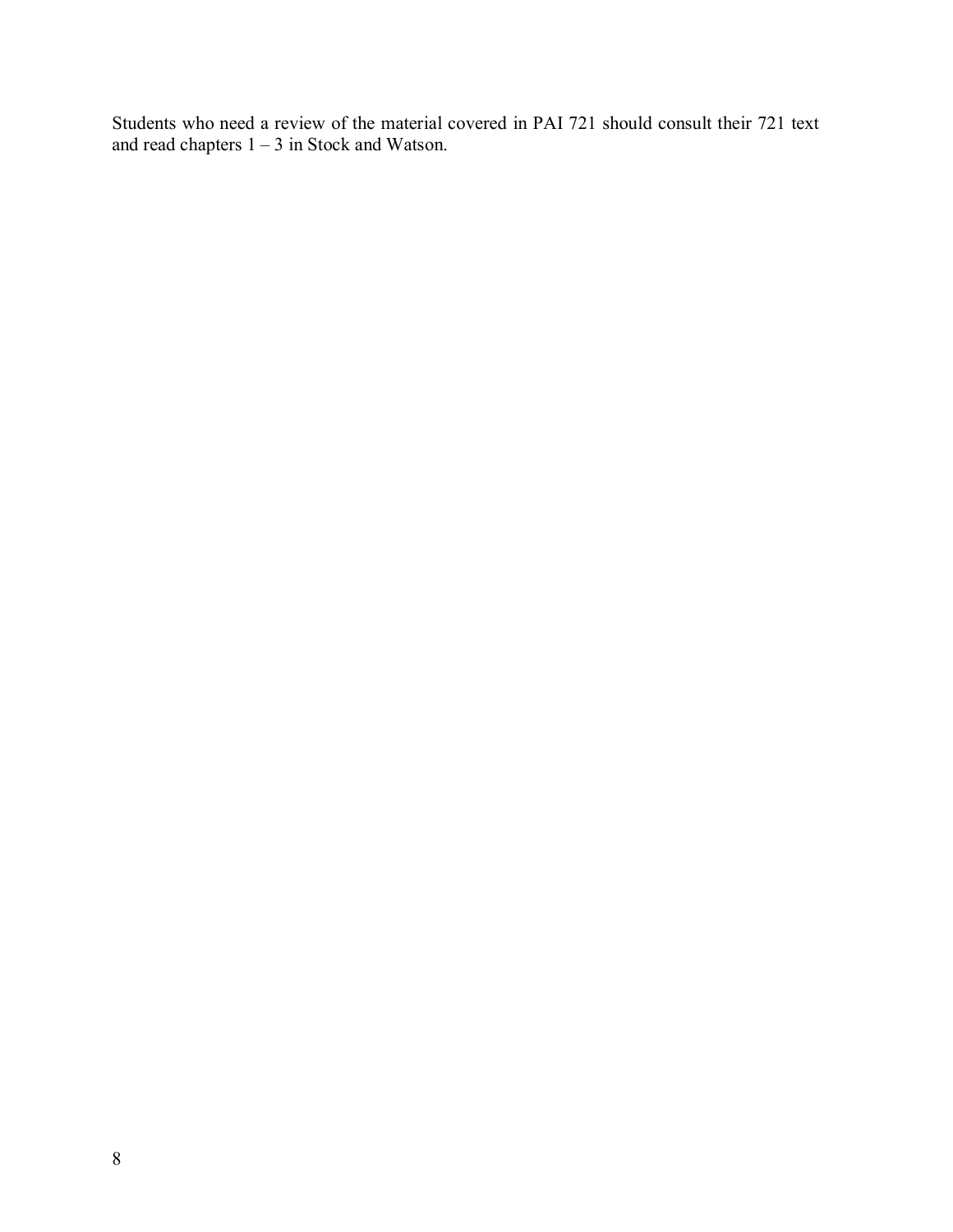# Tentative Schedule of Topics and Assignments

**January 20**: Introduction to Program Evaluation

**Langbein**, Ch. 1

**January 25, 27**: Math Review and Bivariate Regression (Basics) Math readings (TBA) **Stock & Watson**, ch. 2.1-2.3, pp. 14-35 ch. 4.1-4.3, pp. 109-124

*H.W. Assignment #1 due Wednesday, January 27th*

**February 1,3,8**: Bivariate Regression (Hypothesis Testing)

**Stock & Watson,** ch.3.1-3.3, pp. 66-82 ch. 4.4-4.6, pp. 124-133 ch. 5.1-5.4, pp. 146-163

*H.W. Assignment #2 due Wednesday, February 3rd*

**February 10, 15, 17**: Multiple Regression (Basics)

**Stock & Watson**, ch. 6, pp. 179-206 ch. 7.1-7.2, 7.5-7.7, pp. 217-229, 232-244

*H.W. Assignment #3 due Wednesday, February 10th*

**February 22, 24**: Non-Linear Regression Models

**Stock & Watson**, ch. 8, pp. 252-299

*Description of evaluation project topic due Monday, February 22nd*

*H.W. Assignment #4 due Wednesday, February 24th*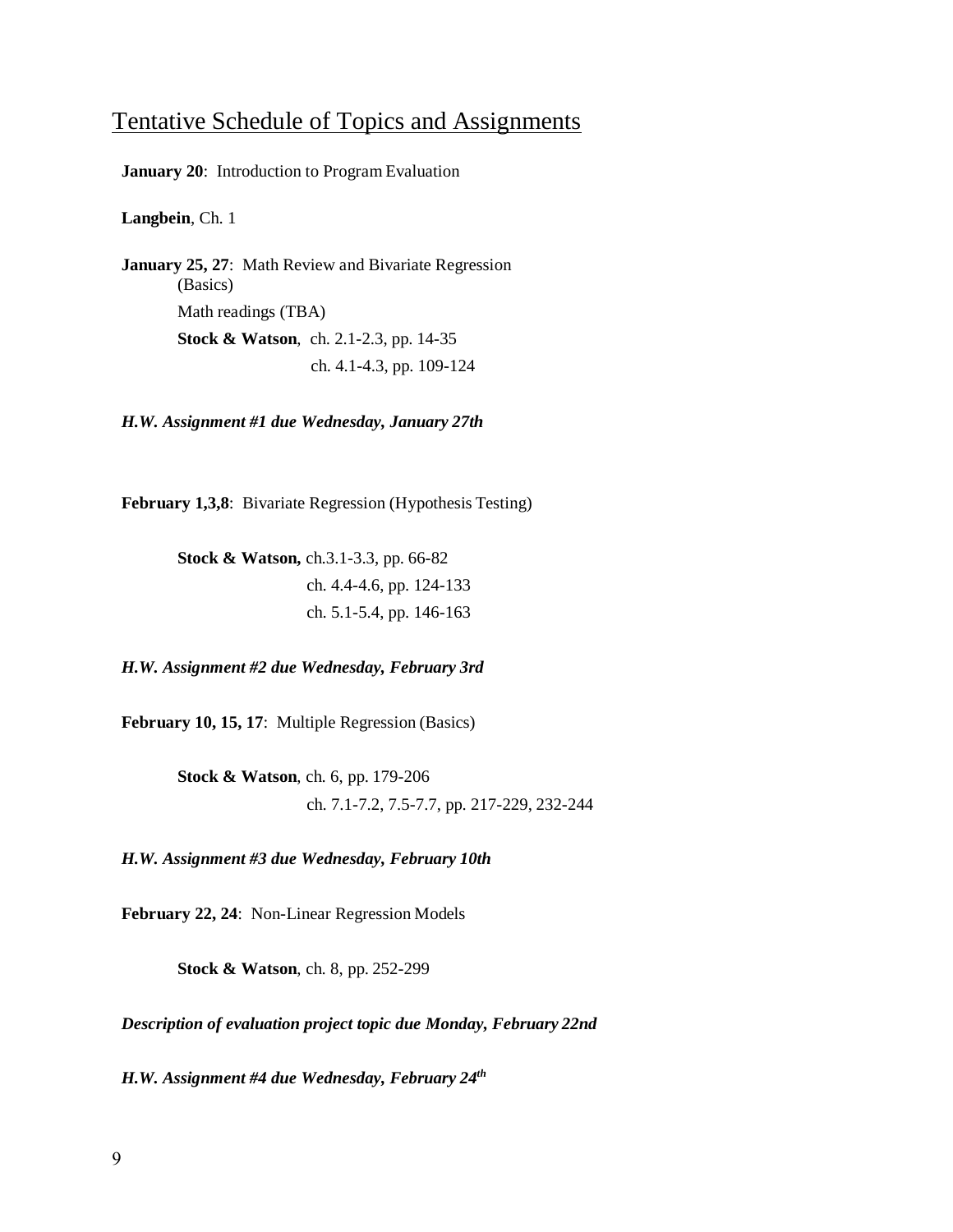**February 29, March 2, 7**: Viewing Regression Analysis with a Critical Eye

Stock & Watson, ch. 9, pp. 315-343:

### **FIRST MIDTERM March 9 th**

**March 16, 21**: Program Theory

**Sharpe,** A Review of Program Theory and Theory Based Evaluations

*H.W. Assignment #5 due Monday, March 21st – Program Theory Draft for the Final Paper*

**March 23, 28, 30, April 4**: Random Experiments

**Stock & Watson,** ch. 13.1-13.3, pp. 476-492 **Trochim,** chs. 7 & 9 **Langbein**, ch. 5

D.Olds, et al., 1988. "Improving the Life-Course Development of Socially Disadvantaged Mothers: A Randomized Trial of Nurse Home Visits." *American Journal of Public Health*. 78 (11): 1436-1444.

M. Spencer, E. Noll, and E. Cassidy. 2005. "Monetary Incentives in Support of Academic Achievement: Results of a Randomized Field Trial Involving High-Achieving Low-Resource, Ethnically Diverse Urban Adolescents." *Evaluation Review*. 29: 199-222.

*First evaluation review due Monday, April 4 th*

**April 6, 11**: Difference-in-Differences, Quasi-Experiments

**Stock & Watson**, ch. 13.4, pp. 493-499 (only)

**Stock & Watson**, ch. 10, pp. 350-373

D. Card and A. Krueger. 1994. "Minimum Wages and Employment: A Case Study of the Fast- Food Industry in New Jersey and Pennsylvania." *American Economic Review* 84(4): 772-793